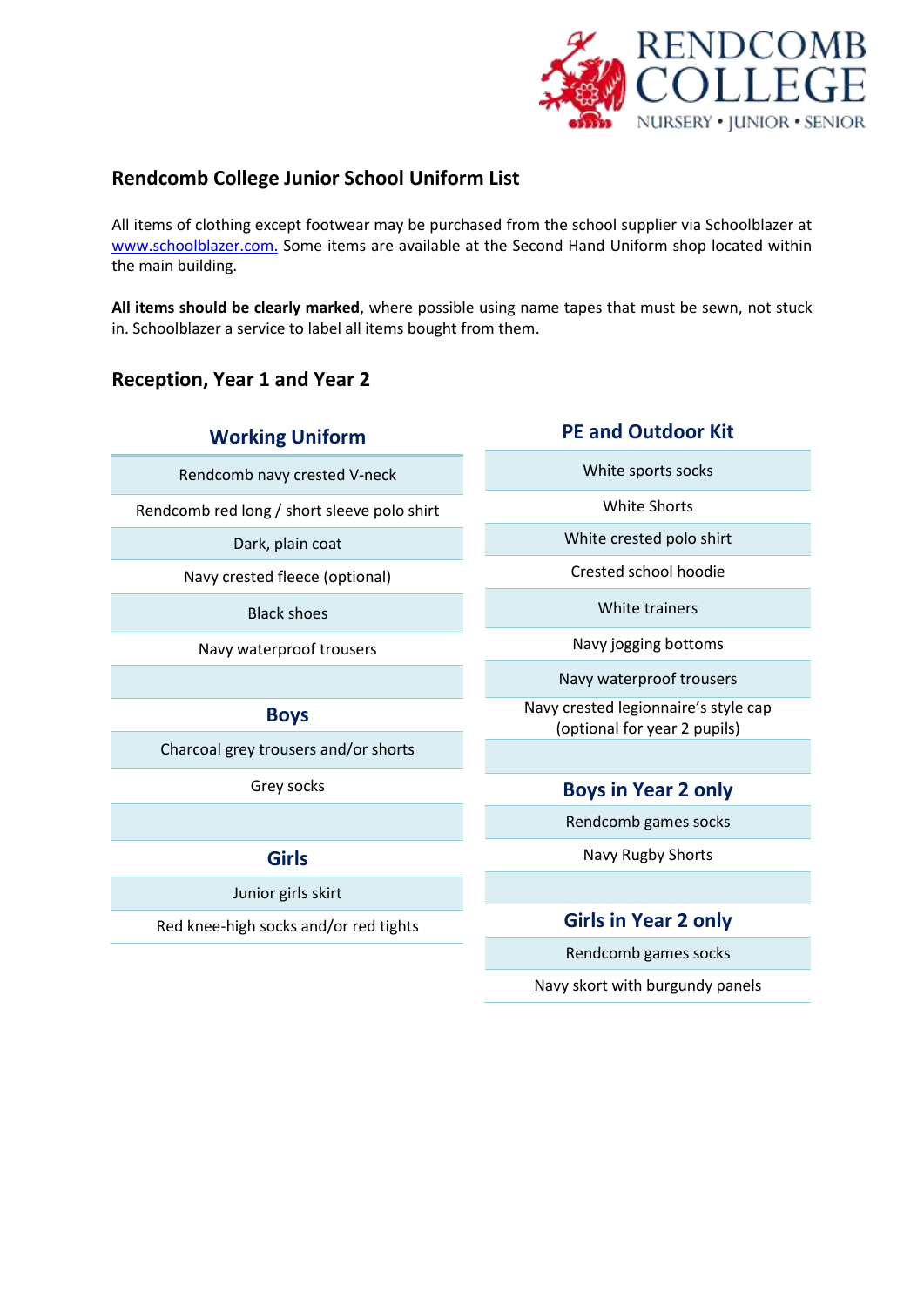## **Year 3 to Year 6**

### **Working Uniform**

Rendcomb navy crested V-neck Jumper

Rendcomb red long / short sleeve polo shirt

Blue and White striped school shirt/blouse for formal occasions and best uniform

School scarf (optional)

Dark, plain coat

Black shoes

### **Boys**

Charcoal grey trousers and/or shorts

Grey socks

Crested school tie

### **Girls**

Junior girls skirt

Red knee high socks and/or red tights

School summer dress

White ankle socks (summer only)

### **PE and Outdoor Kit**

Crested tracksuit top

Crested tracksuit bottoms

White sports socks

White shorts

White crested polo shirt

Rendcomb games socks - navy with red/gold turnover top

Crested school hoodie (optional)

White trainers

Astroturf boots or trainers suitable for games on the astroturf pitch

Mouthguard

Shin pads (winter only)

Wellington boots

#### **Boys**

Navy rugby shorts

Football boots

Crested reversible games shirt

Cricket whites

Cricket fleece (optional)

Cricket helmet (optional – we provide them but you may wish to provide your own)

Cricket box (Year 5 and 6 only)

Rugby scrum cap (optional)

### **Girls**

Navy skort with burgundy panels

Junior girls games shirt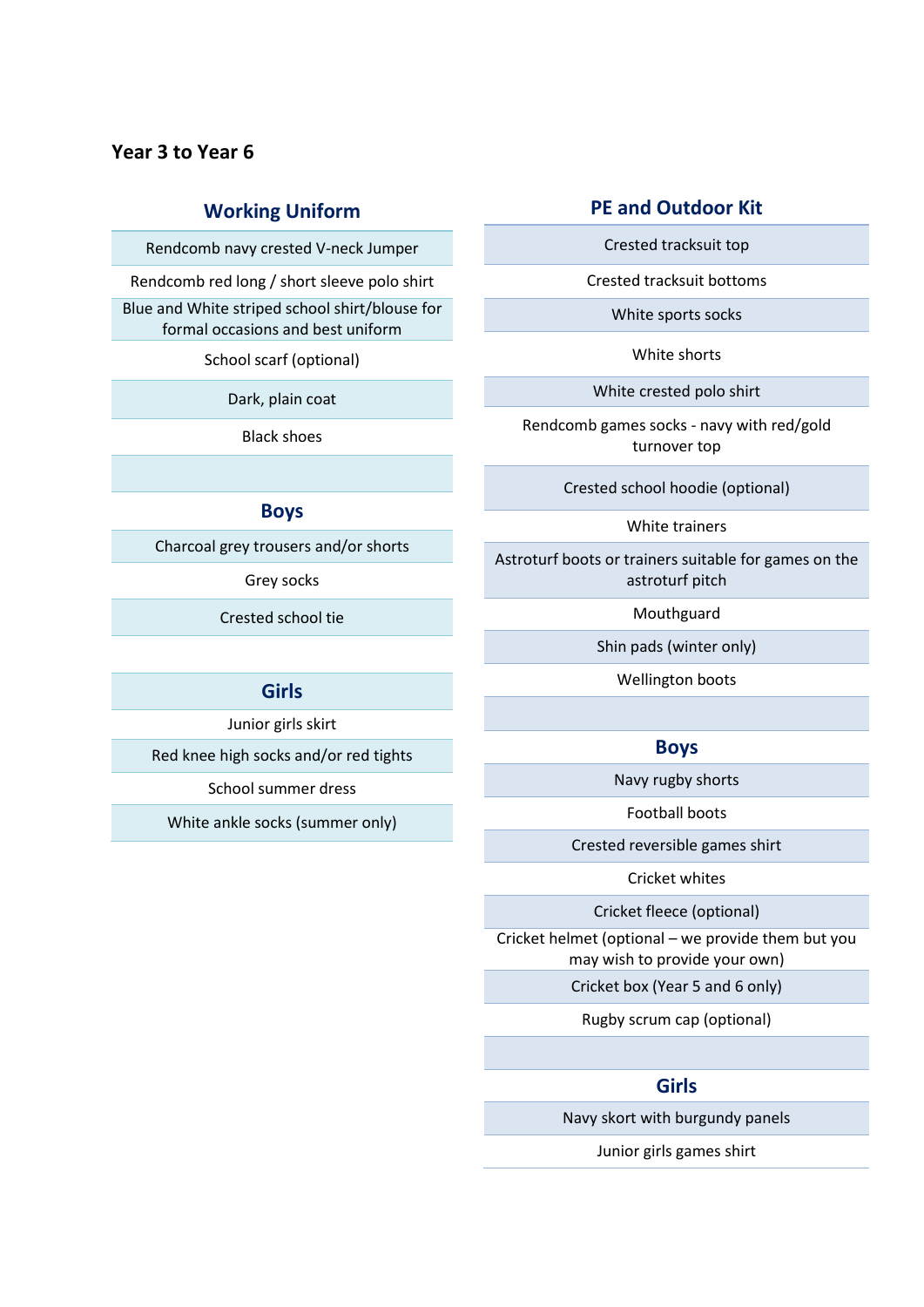# **General Equipment**

Pupils in Nursery to Year 2 need a water bottle and a school book bag. In addition, a change of clothes should be hung in a bag on their peg. Wellies and waterproofs should be kept at school throughout the week.

### **Pupils in Year 3 to 6 need the following equipment:**

- $\triangleright$  Pen cartridge pen or roller-ball (blue)
- $\geq 2$  pencils
- $\triangleright$  Rubber
- $\geq$  30cm ruler
- $\triangleright$  Pencil sharpener
- $\triangleright$  Coloured pencils
- $\triangleright$  Glue Stick
- $\triangleright$  Paper cutting scissors
- Pencil case or tin large enough to contain all of the above

## **Appearance**

We encourage pupils to be proud of their appearance and always to come to school with clean, polished shoes, brushed hair and clean teeth.

We ask that all pupils have sensible haircuts, without gel.

Boys: are not allowed to have 'steps' or heavy 'wedges' or very close shaven cuts. Girls: if hair falls onto the face and/or is longer than the level of the shoulders, it will need to be tied back. This recommendation is primarily to prevent the spreading of head lice but also to avoid accidents in subjects such as Art and DT.

Only plain blue, red or brown hair bands are permitted. If pupils need to wear a hair band to PE, it should be an elastic type.

Sensible, small studs may be worn, preferably gold or silver.

## **Please note**

# **Cricket - Boys – Year 2 to Year 6 (J2 to J6)**

\*Cricket Shirt (optional) \*Cricket Fleece (optional)

- 1. Boys are not expected to have cricket whites unless they play for the school team.
- 2. It is a national requirement for boys (J5 & J6) to wear helmets when batting using a hard ball in cricket. We will provide helmets but you may prefer your son to have his own.
- 3. A box for J5 & J6 is vital equipment. This should be worn in a proper box 'strap' or 'box' pants, or between two pairs of briefs.